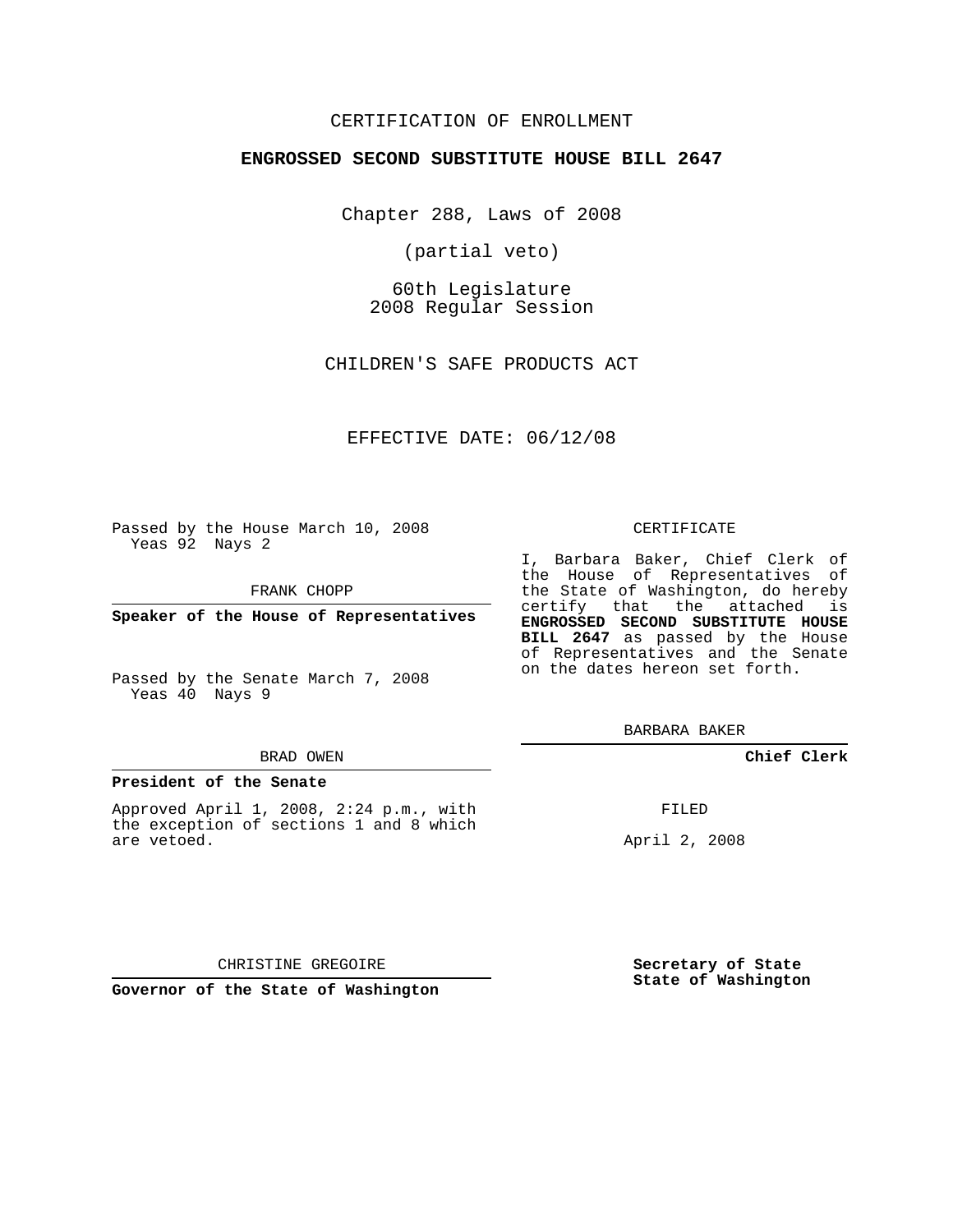# **ENGROSSED SECOND SUBSTITUTE HOUSE BILL 2647** \_\_\_\_\_\_\_\_\_\_\_\_\_\_\_\_\_\_\_\_\_\_\_\_\_\_\_\_\_\_\_\_\_\_\_\_\_\_\_\_\_\_\_\_\_

\_\_\_\_\_\_\_\_\_\_\_\_\_\_\_\_\_\_\_\_\_\_\_\_\_\_\_\_\_\_\_\_\_\_\_\_\_\_\_\_\_\_\_\_\_

### AS AMENDED BY THE SENATE

Passed Legislature - 2008 Regular Session

## **State of Washington 60th Legislature 2008 Regular Session**

**By** House Appropriations (originally sponsored by Representatives Dickerson, Hudgins, Hunt, Morrell, Pedersen, Williams, Cody, Green, Campbell, VanDeWege, Hasegawa, Roberts, Loomis, Upthegrove, Liias, Hunter, Chase, Smith, McIntire, Barlow, Conway, Priest, Schual-Berke, Simpson, Kenney, Goodman, Sells, Rolfes, Darneille, and Lantz)

READ FIRST TIME 02/12/08.

1 AN ACT Relating to the children's safe products act; amending RCW 2 43.70.660; adding a new chapter to Title 70 RCW; creating a new 3 section; and prescribing penalties.

4 BE IT ENACTED BY THE LEGISLATURE OF THE STATE OF WASHINGTON:

 *\*NEW SECTION. Sec. 1. Research shows that many toys and other children's products contain toxic chemicals, such as lead, cadmium, and phthalates that have been shown to cause harm to children's health and the environment. These chemicals have been linked to long-term health impacts, such as birth defects, reproductive harm, impaired learning, liver toxicity, and cancer. Because children's bodies are growing and developing, they are especially vulnerable to the effects of toxic chemicals. Regulation of toxic chemicals in children's toys and other products is woefully inadequate. To protect children's health, it is important to phase out the use of lead, cadmium, and phthalates in children's toys and other products and to begin collecting information on other chemicals that are present in toys and other products to determine whether further action is required. \*Sec. 1 was vetoed. See message at end of chapter.*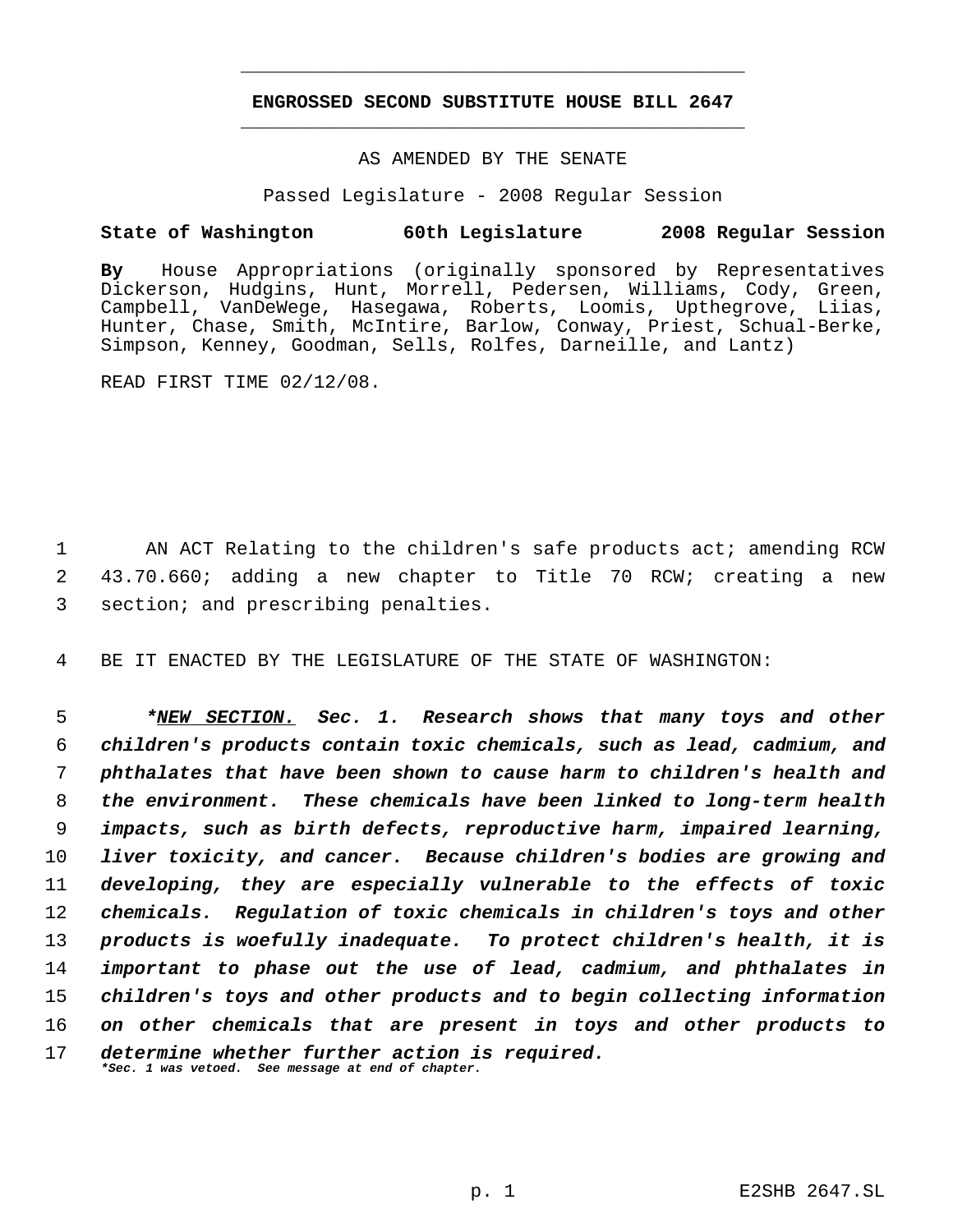NEW SECTION. **Sec. 2.** The definitions in this section apply throughout this chapter unless the context clearly requires otherwise. (1) "Children's cosmetics" means cosmetics that are made for, marketed for use by, or marketed to children under the age of twelve. "Children's cosmetics" includes cosmetics that meet any of the following conditions:

 (a) Represented in its packaging, display, or advertising as appropriate for use by children;

 (b) Sold in conjunction with, attached to, or packaged together with other products that are packaged, displayed, or advertised as appropriate for use by children; or

(c) Sold in any of the following:

 (i) Retail store, catalogue, or online web site, in which a person exclusively offers for sale products that are packaged, displayed, or advertised as appropriate for use by children; or

 (ii) A discrete portion of a retail store, catalogue, or online web site, in which a person offers for sale products that are packaged, displayed, or advertised as appropriate for use by children.

 (2) "Children's jewelry" means jewelry that is made for, marketed for use by, or marketed to children under the age of twelve. "Children's jewelry" includes jewelry that meets any of the following conditions:

 (a) Represented in its packaging, display, or advertising as appropriate for use by children under the age of twelve;

 (b) Sold in conjunction with, attached to, or packaged together with other products that are packaged, displayed, or advertised as appropriate for use by children;

(c) Sized for children and not intended for use by adults; or

(d) Sold in any of the following:

(i) A vending machine;

 (ii) Retail store, catalogue, or online web site, in which a person exclusively offers for sale products that are packaged, displayed, or advertised as appropriate for use by children; or

 (iii) A discrete portion of a retail store, catalogue, or online web site, in which a person offers for sale products that are packaged, displayed, or advertised as appropriate for use by children.

(3)(a) "Children's product" includes any of the following:

(i) Toys;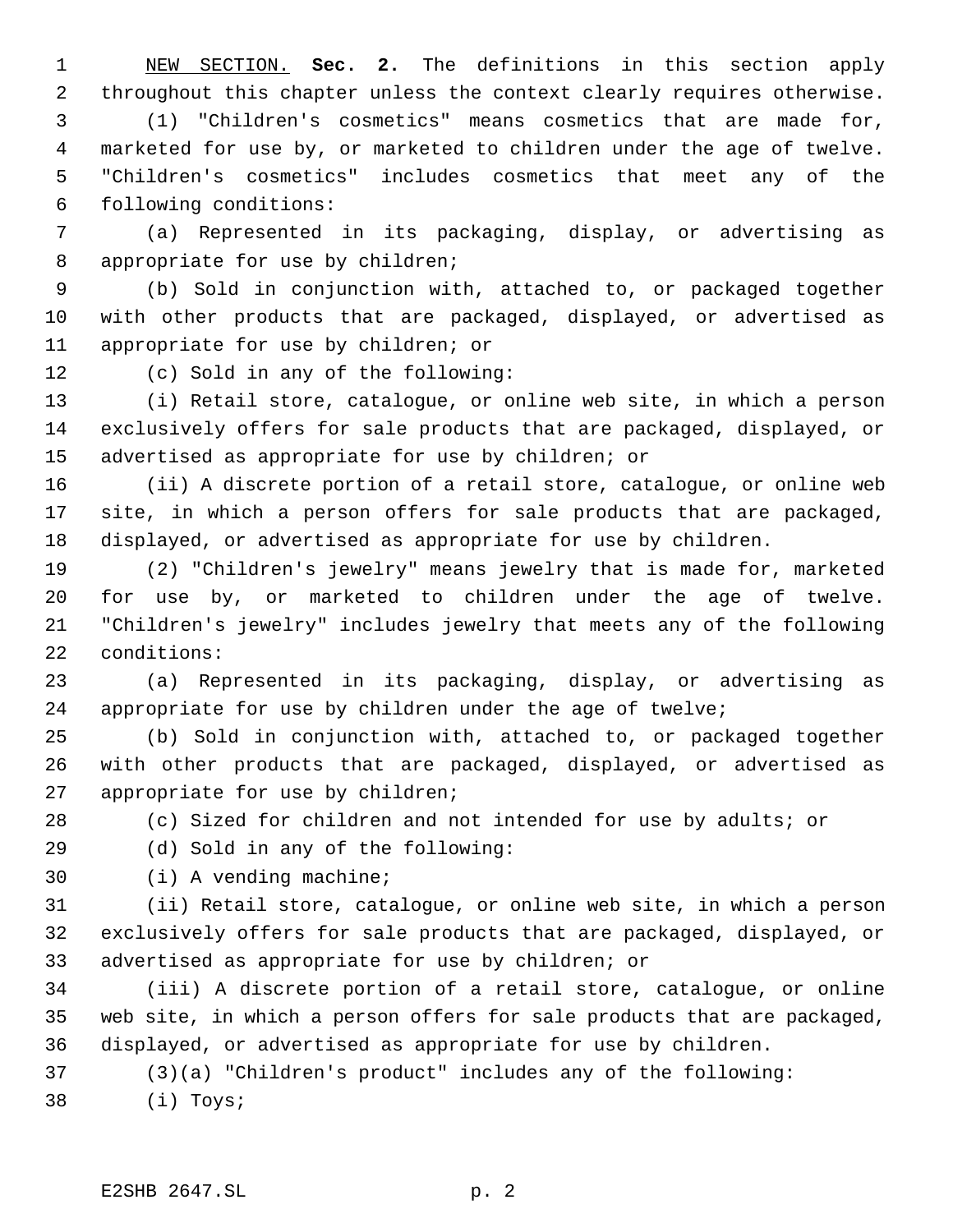- (ii) Children's cosmetics;
- (iii) Children's jewelry;

 (iv) A product designed or intended by the manufacturer to help a child with sucking or teething, to facilitate sleep, relaxation, or the feeding of a child, or to be worn as clothing by children; or

- (v) Child car seats.
- (b) "Children's product" does not include the following:
- (i) Batteries;
- (ii) Slings and catapults;
- 10 (iii) Sets of darts with metallic points;
- 11 (iv) Toy steam engines;
- (v) Bicycles and tricycles;

 (vi) Video toys that can be connected to a video screen and are 14 operated at a nominal voltage exceeding twenty-four volts;

(vii) Chemistry sets;

 (viii) Consumer electronic products, including but not limited to personal computers, audio and video equipment, calculators, wireless phones, game consoles, and handheld devices incorporating a video screen, used to access interactive software and their associated peripherals;

- (ix) Interactive software, intended for leisure and entertainment, 22 such as computer games, and their storage media, such as compact disks;
- (x) BB guns, pellet guns, and air rifles;

 (xi) Snow sporting equipment, including skis, poles, boots, snow boards, sleds, and bindings;

- (xii) Sporting equipment, including, but not limited to bats, 27 balls, gloves, sticks, pucks, and pads;
- (xiii) Roller skates;
- (xiv) Scooters;
- (xv) Model rockets;
- (xvi) Athletic shoes with cleats or spikes; and
- 

(xvii) Pocket knives and multitools.

 (4) "Cosmetics" includes articles intended to be rubbed, poured, sprinkled, or sprayed on, introduced into, or otherwise applied to the human body or any part thereof for cleansing, beautifying, promoting attractiveness, or altering the appearance, and articles intended for use as a component of such an article. "Cosmetics" does not include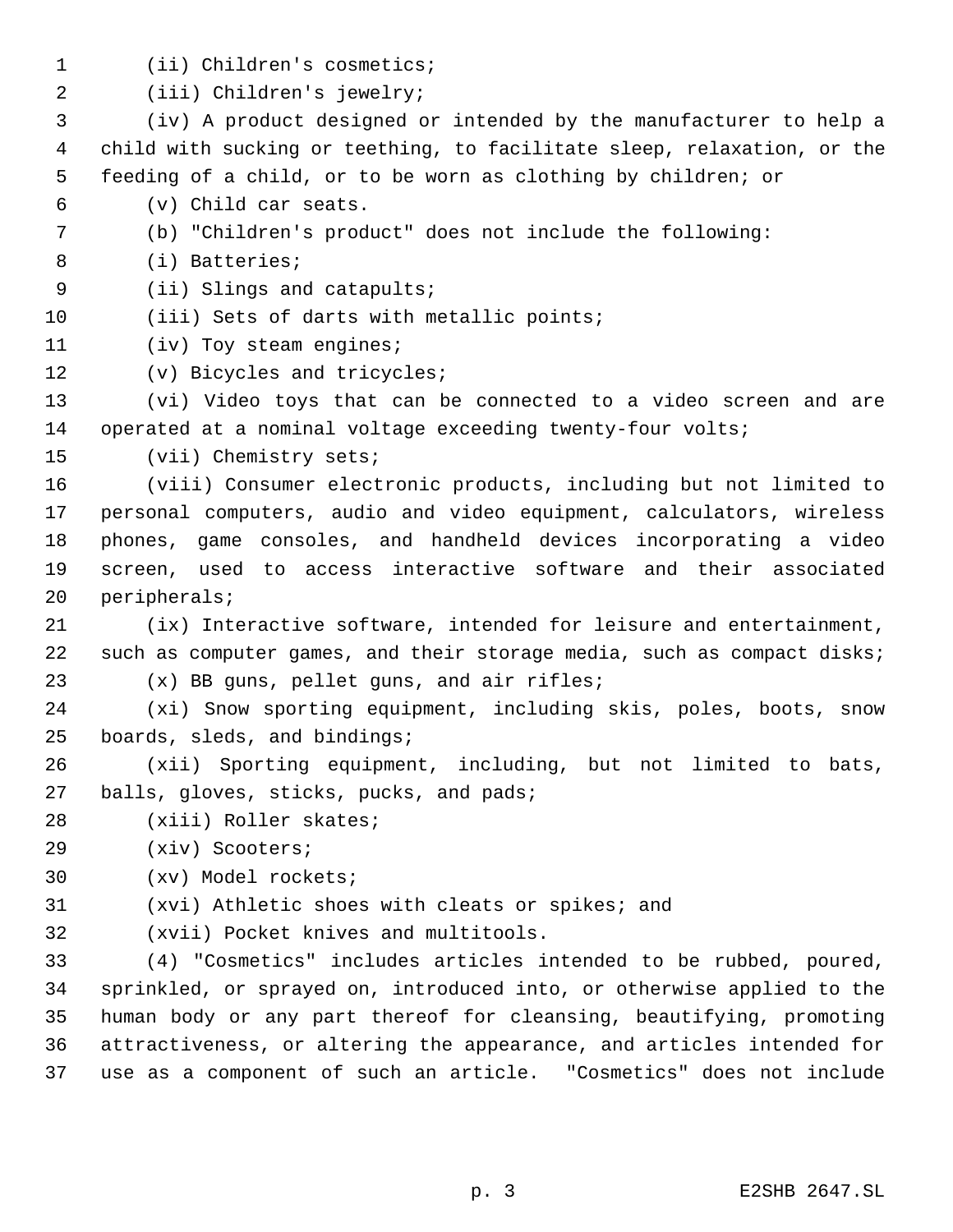soap, dietary supplements, or food and drugs approved by the United States food and drug administration.

(5) "Department" means the department of ecology.

 (6) "High priority chemical" means a chemical identified by a state agency, federal agency, or accredited research university, or other scientific evidence deemed authoritative by the department on the basis of credible scientific evidence as known to do one or more of the following:

 (a) Harm the normal development of a fetus or child or cause other developmental toxicity;

(b) Cause cancer, genetic damage, or reproductive harm;

(c) Disrupt the endocrine system;

 (d) Damage the nervous system, immune system, or organs or cause 14 other systemic toxicity;

(e) Be persistent, bioaccumulative, and toxic; or

(f) Be very persistent and very bioaccumulative.

 (7) "Manufacturer" includes any person, firm, association, partnership, corporation, governmental entity, organization, or joint venture that produces a children's product or an importer or domestic distributor of a children's product. For the purposes of this subsection, "importer" means the owner of the children's product.

 (8) "Phthalates" means di-(2-ethylhexyl) phthalate (DEHP), dibutyl phthalate (DBP), benzyl butyl phthalate (BBP), diisonoyl phthalate (DINP), diisodecyl phthalate (DIDP), or di-n-octyl phthalate (DnOP).

 (9) "Toy" means a product designed or intended by the manufacturer to be used by a child at play.

 (10) "Trade association" means a membership organization of persons engaging in a similar or related line of commerce, organized to promote and improve business conditions in that line of commerce and not to engage in a regular business of a kind ordinarily carried on for profit.

 (11) "Very bioaccumulative" means having a bioconcentration factor or bioaccumulation factor greater than or equal to five thousand, or if neither are available, having a log Kow greater than 5.0.

 (12) "Very persistent" means having a half-life greater than or equal to one of the following:

 (a) A half-life in soil or sediment of greater than one hundred eighty days;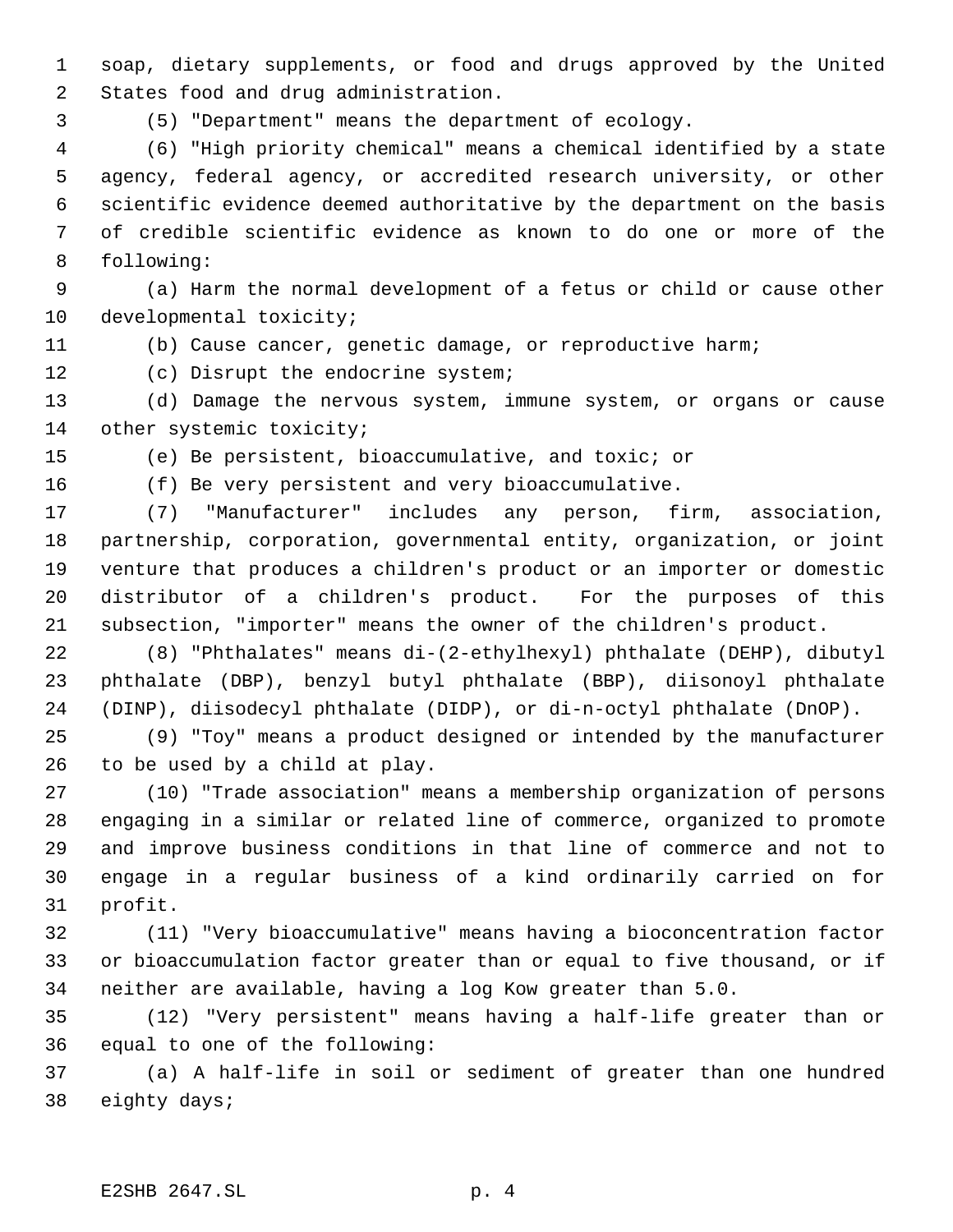(b) A half-life greater than or equal to sixty days in water or evidence of long-range transport.

 NEW SECTION. **Sec. 3.** (1) Beginning July 1, 2009, no manufacturer, wholesaler, or retailer may manufacture, knowingly sell, offer for sale, distribute for sale, or distribute for use in this state a children's product or product component containing the following:

 (a) Except as provided in subsection (2) of this section, lead at 8 more than .009 percent by weight (ninety parts per million);

 (b) Cadmium at more than .004 percent by weight (forty parts per million); or

 (c) Phthalates, individually or in combination, at more than 0.10 percent by weight (one thousand parts per million).

 (2) If determined feasible for manufacturers to achieve and necessary to protect children's health, the department, in consultation with the department of health, may by rule require that no manufacturer, wholesaler, or retailer may manufacture, knowingly sell, offer for sale, distribute for sale, or distribute for use in this state a children's product or product component containing lead at more than .004 percent by weight (forty parts per million).

 NEW SECTION. **Sec. 4.** (1) By January 1, 2009, the department, in consultation with the department of health, shall identify high priority chemicals that are of high concern for children after considering a child's or developing fetus's potential for exposure to each chemical. In identifying the chemicals, the department shall include chemicals that meet one or more of the following criteria:

 (a) The chemical has been found through biomonitoring studies that demonstrate the presence of the chemical in human umbilical cord blood, human breast milk, human urine, or other bodily tissues or fluids;

 (b) The chemical has been found through sampling and analysis to be present in household dust, indoor air, drinking water, or elsewhere in the home environment; or

 (c) The chemical has been added to or is present in a consumer product used or present in the home.

 (2) By January 1, 2009, the department shall identify children's products or product categories that may contain chemicals identified under subsection (1) of this section.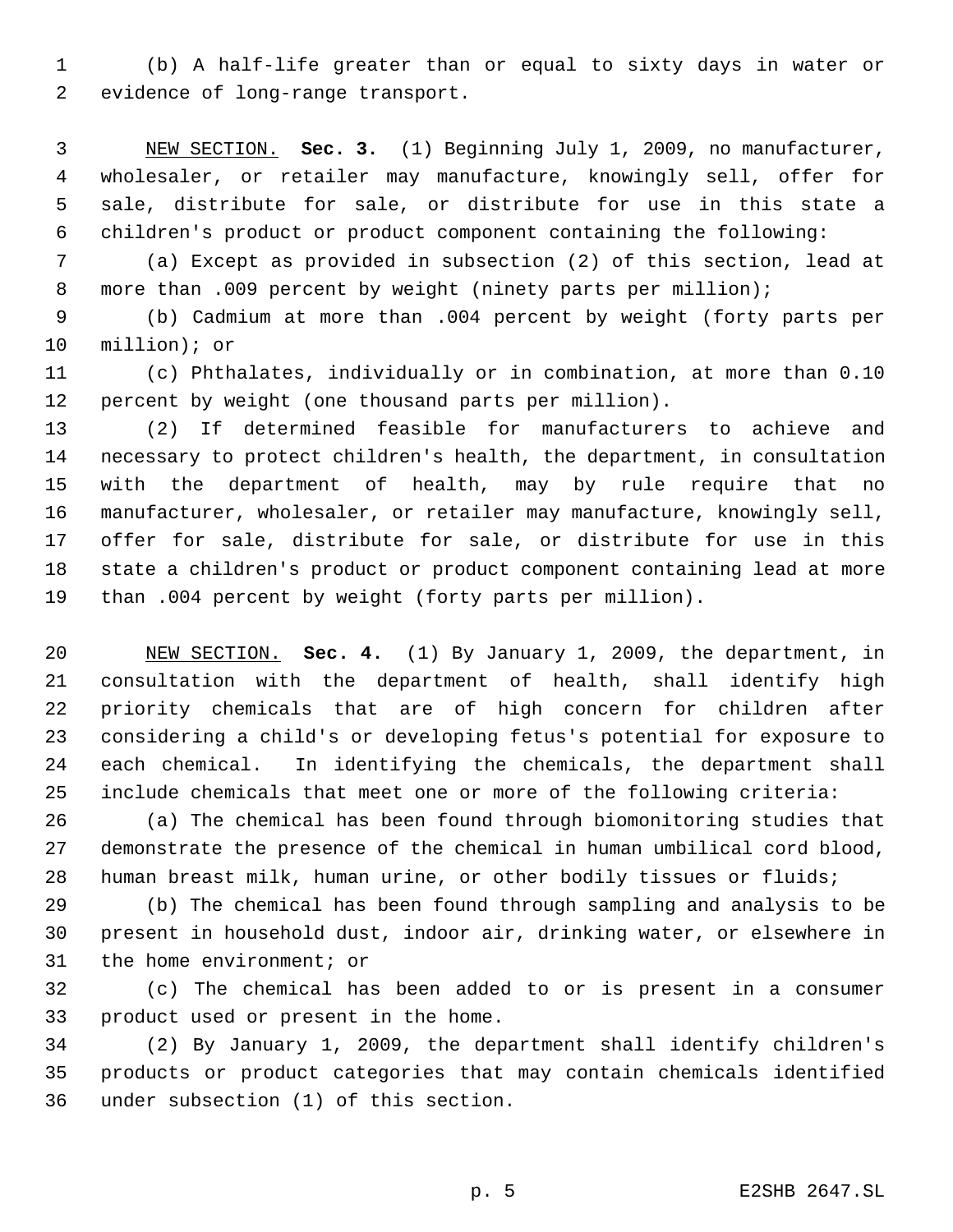(3) By January 1, 2009, the department shall submit a report on the chemicals of high concern to children and the children's products or product categories they identify to the appropriate standing committees of the legislature. The report shall include policy options for addressing children's products that contain chemicals of high concern for children, including recommendations for additional ways to inform consumers about toxic chemicals in products, such as labeling.

 NEW SECTION. **Sec. 5.** Beginning six months after the department has adopted rules under section 8(5) of this act, a manufacturer of a children's product, or a trade organization on behalf of its member manufacturers, shall provide notice to the department that the manufacturer's product contains a high priority chemical. The notice must be filed annually with the department and must include the following information:

 (1) The name of the chemical used or produced and its chemical 16 abstracts service registry number;

 (2) A brief description of the product or product component 18 containing the substance;

(3) A description of the function of the chemical in the product;

 (4) The amount of the chemical used in each unit of the product or product component. The amount may be reported in ranges, rather than 22 the exact amount;

 (5) The name and address of the manufacturer and the name, address, 24 and phone number of a contact person for the manufacturer; and

 (6) Any other information the manufacturer deems relevant to the appropriate use of the product.

 **Sec. 6.** RCW 43.70.660 and 2001 c 257 s 2 are each amended to read as follows:

 (1) The legislature authorizes the secretary to establish and maintain a product safety education campaign to promote greater 31 awareness of products designed to be used by infants and children( $(\tau$ 32 excluding  $toys_r$ ) that:

 (a) Are recalled by the United States consumer products safety commission;

 (b) Do not meet federal safety regulations and voluntary safety 36 standards;  $((\theta \cdot \hat{r}))$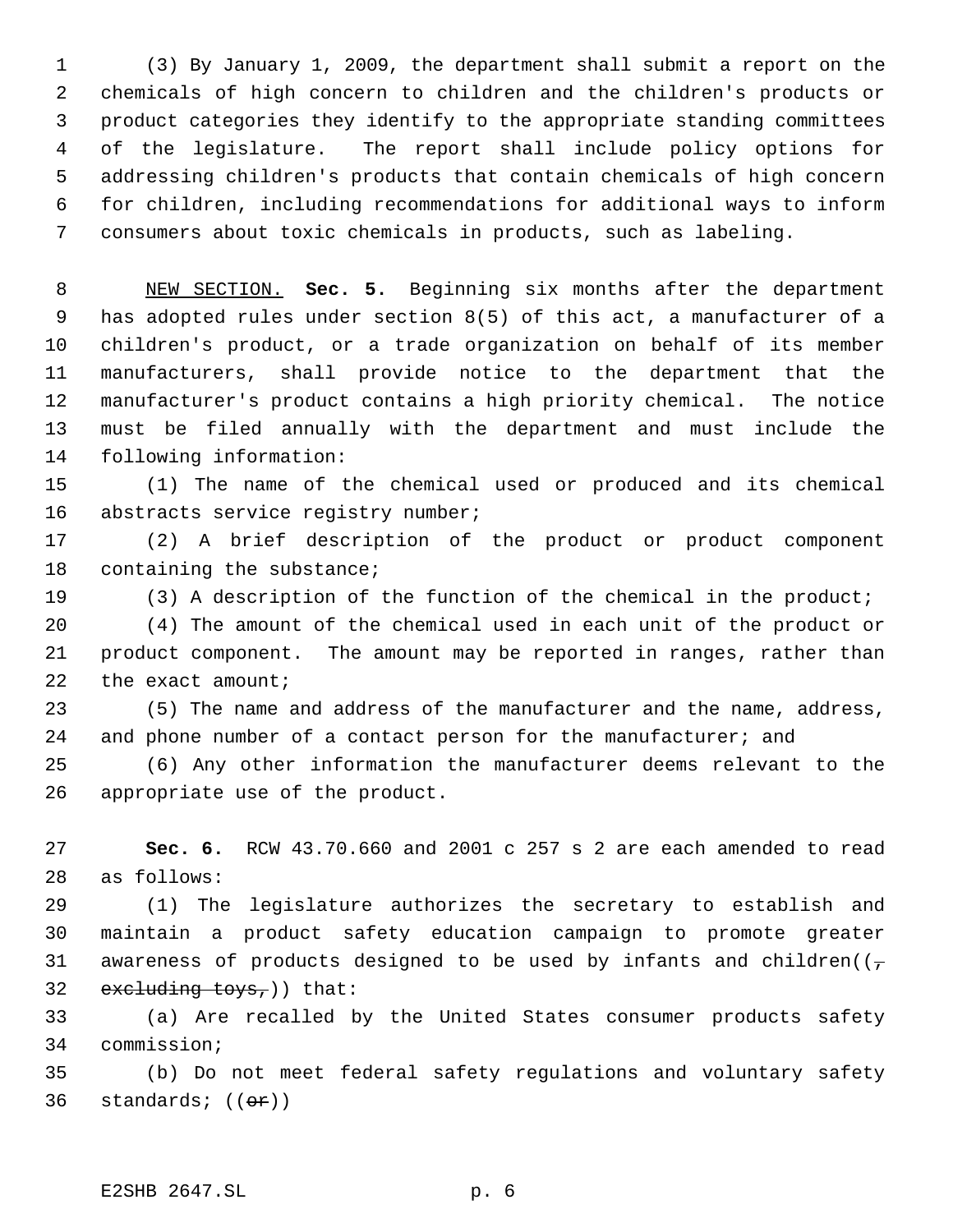(c) Are unsafe or illegal to place into the stream of commerce 2 under the infant crib safety act, chapter 70.111 RCW; or

 (d) Contain chemicals of high concern for children as identified under section 4 of this act.

 (2) The department shall make reasonable efforts to ensure that this infant and children product safety education campaign reaches the target population. The target population for this campaign includes, but is not limited to, parents, foster parents and other caregivers, child care providers, consignment and resale stores selling infant and child products, and charitable and governmental entities serving infants, children, and families.

 (3) The secretary may utilize a combination of methods to achieve this outreach and education goal, including but not limited to print and electronic media. The secretary may operate the campaign or may contract with a vendor.

 (4) The department shall coordinate this infant and children product safety education campaign with child-serving entities including, but not limited to, hospitals, birthing centers, midwives, pediatricians, obstetricians, family practice physicians, governmental and private entities serving infants, children, and families, and relevant manufacturers.

 (5) The department shall coordinate with other agencies and entities to eliminate duplication of effort in disseminating infant and children consumer product safety information.

 (6) The department may receive funding for this infant and children product safety education effort from federal, state, and local governmental entities, child-serving foundations, or other private sources.

 NEW SECTION. **Sec. 7.** (1) A manufacturer of products that are restricted under this chapter must notify persons that sell the manufacturer's products in this state about the provisions of this chapter no less than ninety days prior to the effective date of the restrictions.

 (2) A manufacturer that produces, sells, or distributes a product prohibited from manufacture, sale, or distribution in this state under this chapter shall recall the product and reimburse the retailer or any other purchaser for the product.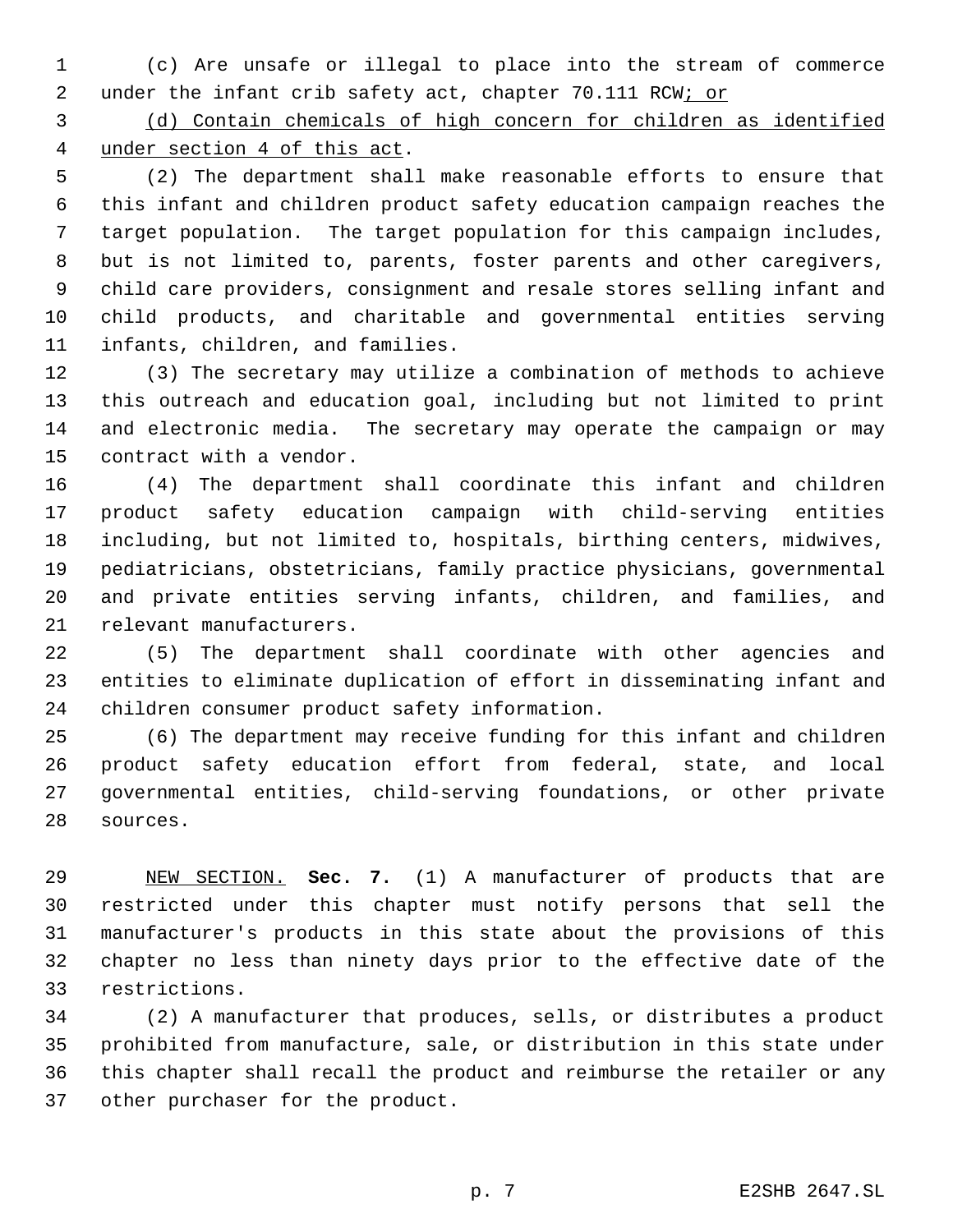(3) A manufacturer of children's products in violation of this chapter is subject to a civil penalty not to exceed five thousand dollars for each violation in the case of a first offense. Manufacturers who are repeat violators are subject to a civil penalty not to exceed ten thousand dollars for each repeat offense. Penalties collected under this section must be deposited in the state toxics control account created in RCW 70.l05D.070.

 (4) Retailers who unknowingly sell products that are restricted from sale under this chapter are not liable under this chapter.

 *\*NEW SECTION. Sec. 8. (1) Before the prohibitions under section 3 of this act take effect, the department shall prepare and distribute information to in-state and out-of-state manufacturers, to the maximum extent practicable, to assist them in identifying products prohibited for manufacture, sale, or distribution under this chapter.*

 *(2) The department must assist in-state retailers in identifying products restricted under this chapter.*

 *(3) The department may require manufacturers to electronically file the notice required under section 5 of this act to the department that the manufacturer's product contains a high priority chemical.*

 *(4) The department shall develop and publish a web site that provides consumers with information on the chemicals used in children's products, the reason the chemical has been identified as a high priority chemical, and any safer alternatives to the chemical.*

 *(5) The department shall adopt rules to finalize the list of high priority chemicals that are of high concern for children identified in section 4(1) of this act by January 1, 2010. \*Sec. 8 was vetoed. See message at end of chapter.*

 NEW SECTION. **Sec. 9.** The department may adopt rules as necessary for the purpose of implementing, administering, and enforcing this chapter.

 NEW SECTION. **Sec. 10.** Sections 1 through 5 and 7 through 9 of this act constitute a new chapter in Title 70 RCW.

 NEW SECTION. **Sec. 11.** If specific funding for the purposes of this act, referencing this act by bill or chapter number, is not

E2SHB 2647.SL p. 8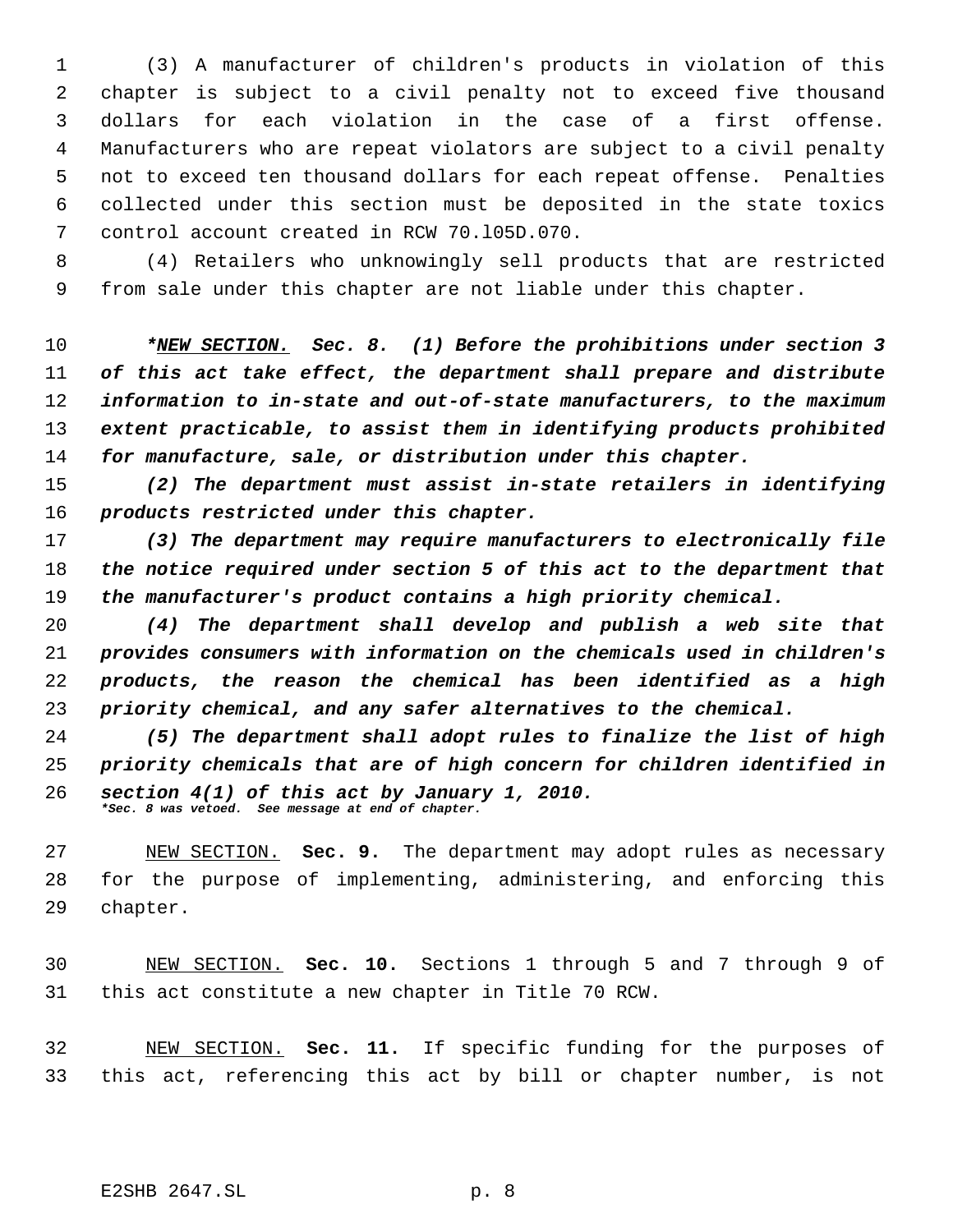1 provided by June 30, 2008, in the omnibus appropriations act, this act

2 is null and void.

Passed by the House March 10, 2008. Passed by the Senate March 7, 2008. Approved by the Governor April 1, 2008, with the exception of certain items that were vetoed. Filed in Office of Secretary of State April 2, 2008.

Note: Governor's explanation of partial veto is as follows:

"I am returning, without my approval as to Section 1 and Section 8, Engrossed Second Substitute House Bill 2647 entitled:

"AN ACT Relating to the children's safe products act."

Section 1 is an intent section that affirms the importance of regulating toxic chemicals in children's products. However, this section could be read to create obligations that are beyond what state government can deliver.

Section 8 requires the Department of Ecology to adopt a rule that identifies chemicals of high concern for children by January 1, 2010. This section is premature and preempts the process identified in Section 4. Section 4 directs the Department of Ecology to identify these chemicals and report to the Legislature on policy options for addressing the chemicals by January 1, 2009. The Legislature should have the benefit of this report before the state proceeds to rulemaking to impose additional reporting and testing requirements.

For these reasons, I have vetoed Section 1 and Section 8 of Engrossed Second Substitute House Bill 2647.

Without careful implementation, this bill could adversely affect the<br>availability of safe toys in our state, including important availability of safe toys in our state, including educational toys. To address this concern, I will establish an advisory group to work with the Departments of Ecology and Health to make sure we implement the bill with common sense, and to work on needed legislative fixes for next session. I will ask both large and small toymakers and children's products retailers, children's health experts, and public interest representatives to work together on these tasks, and I will invite state legislators to participate.

Section 2 applies the new standards in this bill to all components found in children's car seats, beginning in July 2009. Limited testing to date shows that children's car seats will meet the standards in the bill, and most seats are made with few metal components. Nonetheless, we must be absolutely certain this bill will not reduce the safety of car seats. I will ask the advisory group to take a close look at this issue and recommend rules and changes in law as needed.

I will ask the group to look at standards for both the outer surface of toys and the inside of toys, and to consider the timelines needed for the industry to implement these new standards. I will ask them to develop recommendations for legislation to ensure safe products in a manner that is practical and achievable for the industry.

Section 3 of the bill could be misinterpreted to prohibit toys with internal electronic components. I believe the bill does not prohibit these internal components, and was not intended to do so. Therefore, I direct the Department of Ecology, working with the advisory group, to conduct expedited rulemaking this year to clarify the effect of the bill accordingly.